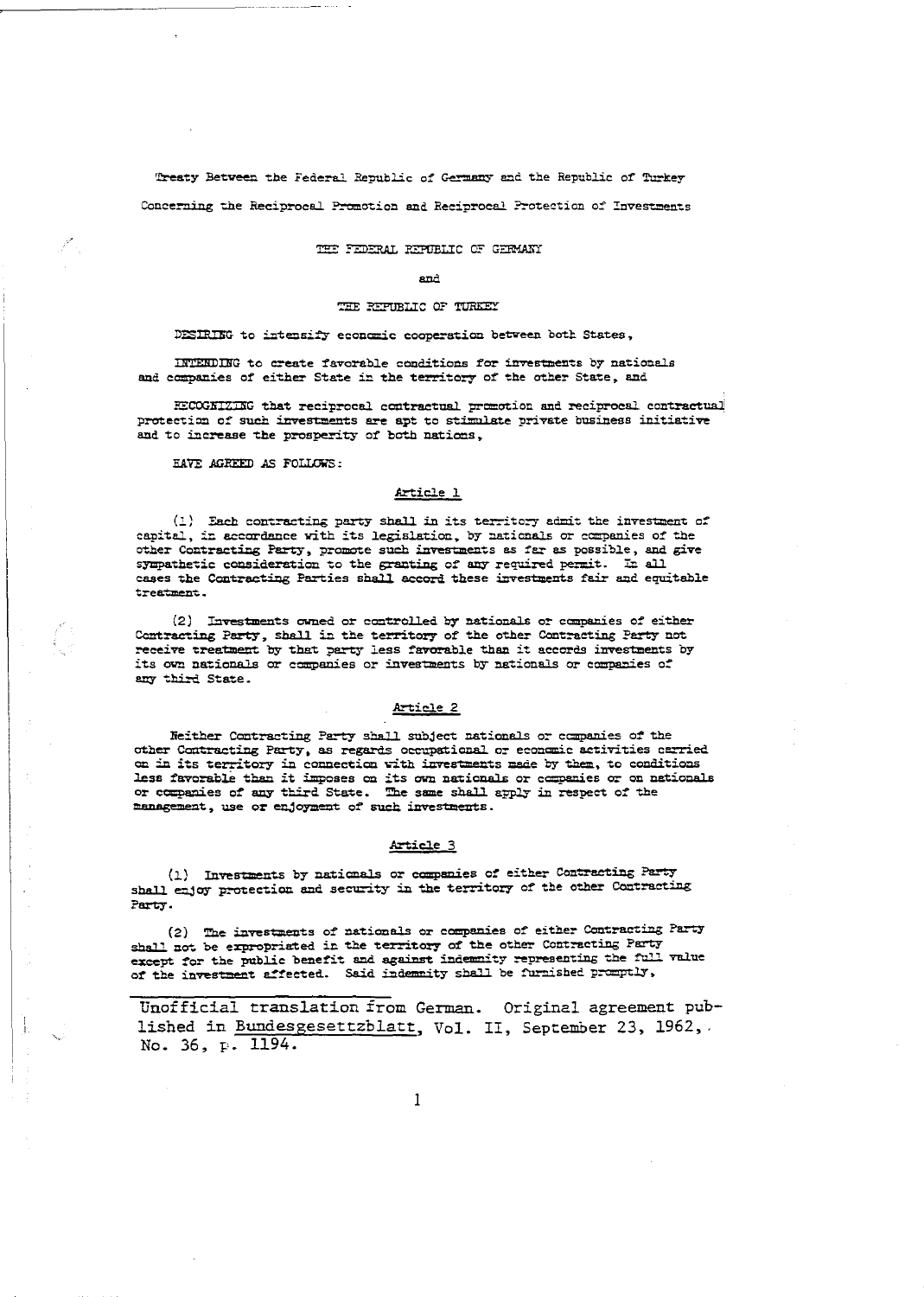be capable of actual realization and be freely transferable. Provision shall have been made at or prior to the time of expropriation for the determination and payment of the full value. Any dispute as to the legality of such expropriation or as to the amount of the indemnity shall be subject to review by due process of law.

(3) Nationals or companies of either Contracting Party whose investments suffer losses in the territory of the other Contracting Party owing to war or armed conflict or to any acts likely to disturb the public order, shell be accorded treatment no less favorable by said other Contracting Party than that party accords to its own nationals and companies as regards all compensation. With respect to the transfer of such payments, each Contracting Party shall accord to the claims of nationals or companies of the other Contracting Party treatment no less favorable than is accorded to comparable claims made by nationals or companies of any third State.

 $\mathbf{I}$ 

 $\mathbf{E}$ 

(4) The nationals or companies of either Contracting Party shall enjoy most-favored-nation treatment in the territory of the other Contracting Party in respect of the matters provided for in the present Article.

### Article 4

Each Contracting Party shall guarantee to nationals or companies of the other Contracting Party the transfer of the capital and returns and, in the event of liquidation, of the proceeds thereof.

### Article 5

If a claim is made on a Contracting Farty under a guarantee granted in respect of an investment, it may, without prejudice to its rights under Article 11, assume on the conditions applicable to its predecessor in title those rights that have devolved upon it under law or been assigned to it by its predecessor in title (transferred claims). For the transfer of payments to be made to the Contracting Party in respect of transferred claims, the provisions of Article 3, paragraphs 2, 3 and 4 and Article 4 shall apply mutatis mutandis.

### Article 6

(1) To the extent that the participants have not made a different arrangement authorized by the appropriate agencies of the Contracting Party in Whose territory the investment is located, transfers under Article 3. paragraphs 2 and 3, Article 4 or Article 5 shall be effected promptly and at the rate of exchange effectively used and expressly or tacitly approved by the International Monetary Fund for current transactions on the day the transfer is made.

(2) If at the date of transfer no rate of exchange within the meaning of paragraph 1 above exists in respect of either Contracting Party, the official rate fixed by such Contracting Party for its currency in relation to the US dollar or to another freely convertible currency or to gold shall be applied. If no such rate has been fixed, the appropriate agencies of the Contracting Party in whose territory the capital is invested shall authorize a rate of exchange that is fair and equitable.

#### Article 7

(1) If the legislation of either Contracting Party or international obligations existing at present or established hereafter between the Contracting Parties in addition to the present Treaty contain a regulation entitling investments by nationals or companies of the other Contracting Party to a treatment more favorable than is provided for by the present Treaty, such regulation shall not be affected by the present treaty.

(2) Each Contracting Party shall comply with any other obligation that it may have incurred in respect of investments within its territory by nationals or companies of the other Contracting Party.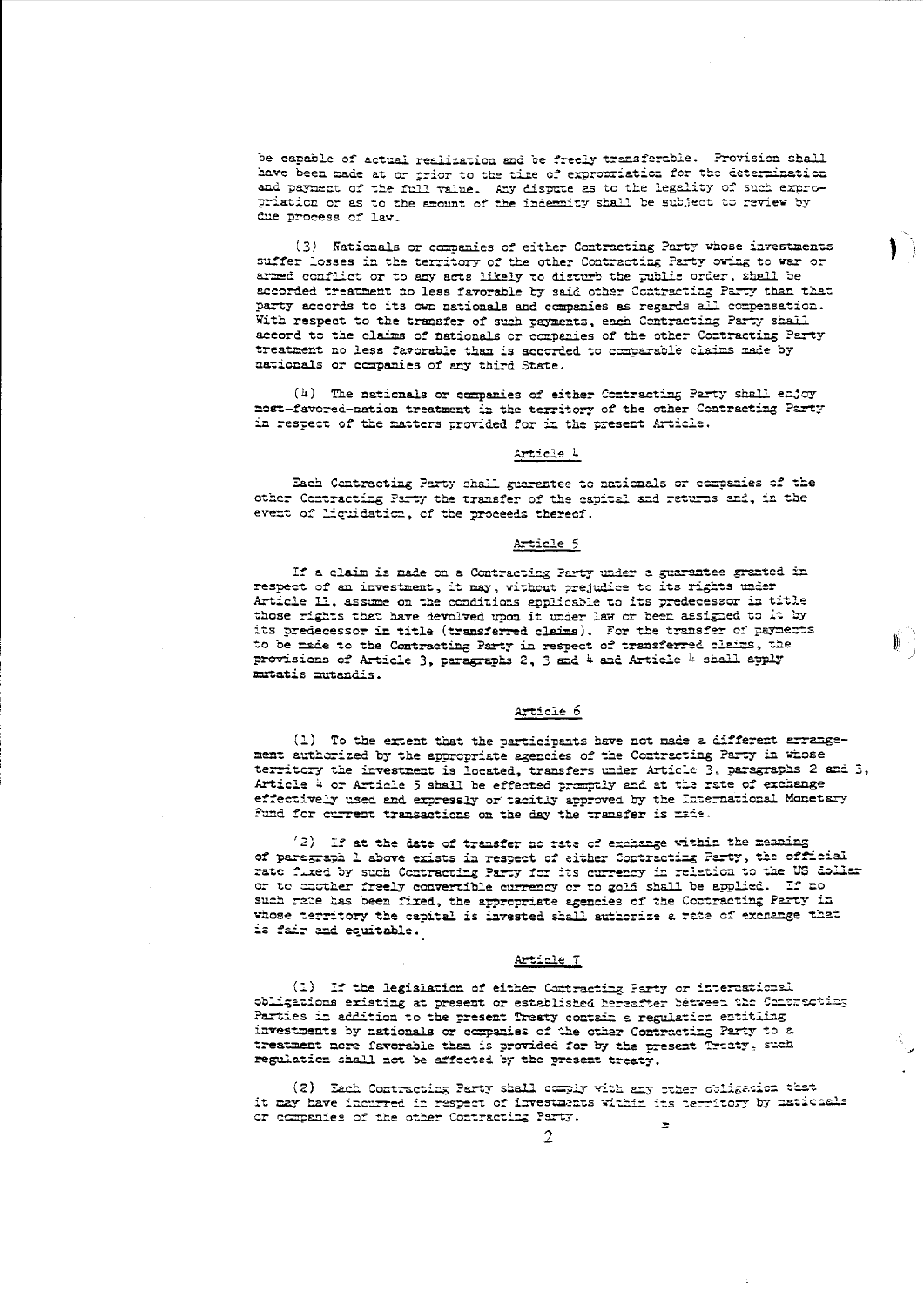# Article 8

(1) The term "investment" within the meaning of this Treaty shall comprise all assets, and more particularly, though not exclusively:

- (a) Ownership of movement and immovable property as well as any other rights in rem;
- (b) Sheres in companies or other kinds of participations;
- (c) Claims to money or to any performance having an economic value;
- (d) Cogyrights, industrial property rights, technical processes, tradenames, goodwill;
- (e) Rights granted under public law, including rights of use.

Any alteration in the form in which assets are invested shall not affect their character as an investment within the framework of a permit used.

(2) The term "returns" shall mean the amounts derived from an investment as profit or interest for a specific period.

- (3) The term "nationals" shall mean:
- (a) In respect of the Federal Republic of Germany: Germans within the meaning of the Basic Law for the Federal Republic of Germany;
- (b) In respect of the Republic of Turkey: all persons who are Turks within the meaning of the Constitution of the Republic of Turkey and the Turkish law of nationality;
- $(4)$  The term "companies" shall mean:
- (a) In gespect of the Federal Republic of Germany: any juridical person as well as any commercial or other company or association, with or without legal personality, having its seat in the territory of the Federal Republic of Germany and lawfully existing in accordance with German legal provisions, irrespective of whether the liability of<br>its partners, associates or members is limited or unlimited and whether or not its activities are directed at profit;
- (b) In respect of the Republic of Turkey: any juridical person or commercial or other company or association, with or without legal personality, having its seat in the territory of the Republic of Turkey and lawfully existing in accordance with Turkish legal provisions, irrespective of whether the liability of its partners, associates or members is limited or unlimited and whether or not its activities are directed at profit.

### Article 9

The present Treaty shall also apply to investments made prior to entry into force of this Treaty by nationals or companies of either Contracting Party in the territory of the other Contracting Party in accordance with the latter's legislation.

### Article 10

Bach Contracting Party shall grant resident treatment within the framevork of the present Treaty in consideration of the fact that resident treatment in like matters is also granted by the other Contracting Party.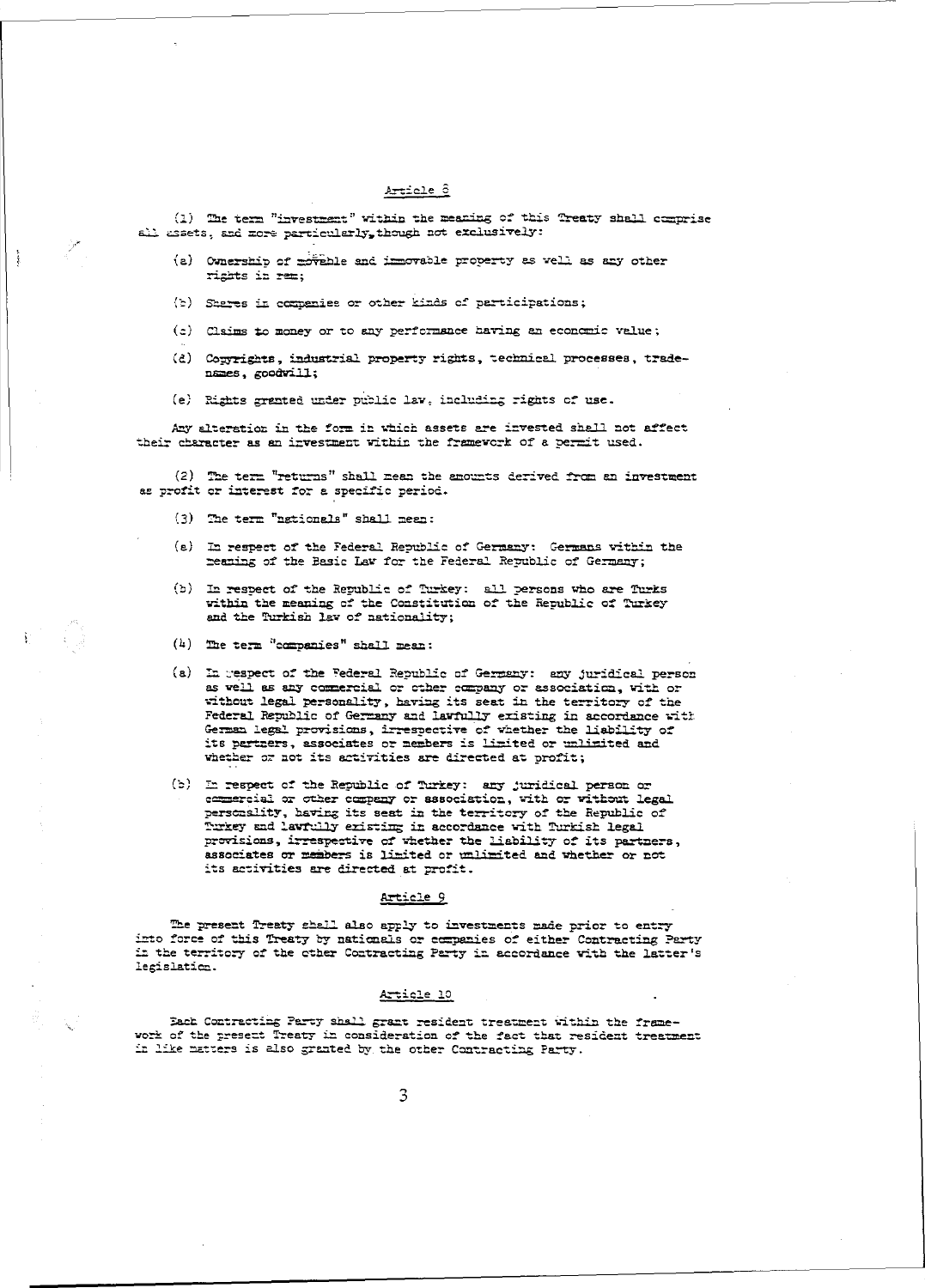### Article 11

 $\mathbf{V}$ 

(1) In the event of a dispute concerning interpretation or application of the present Treaty, the Contracting Parties shall hold consultations in order to obtain a settlement in a friendly spirit.

(2) If a dispute cannot thus be settled within one year from the date on which either of the Contracting Parties proposes to the other that they hold consultations, as mentioned in paragraph (1) above, they may submit the dispute to an arbitral tribunal.

(3) Such arbitral tribunal shall be established in each individual case, each Contracting Party appointing one member, which two members shall then agree upon a chairman, who shall be appointed by the governments of the two Contracting Parties. The two members shall be appointed within two months and the chairman within three months after one of the Contracting Parties has made known to the other Contracting Party that it wants the dispute to be submitted to an arbitral tribunal.

 $(k)$  If the periods specified in paragraph 3 have not been observed, either Contracting Party may, in the absence of any other agreement, invite the President of the International Court of Justice to make the necessary appointments. If the President is a national of either Contracting Party or if he is otherwise prevented from discharging the said function, the Vice President should make the necessary appointments. If the Vice President is also a national of either Contracting Party or if he, too, is prevented from discharging the said function, the member of the International Court of Justice next in seniority who is not a national of either Contracting Party should make the necessary appointments.

(5) The arbitral tribunal shall reach its decisions by a majority of votes. Its decisions shall be binding. Each Contracting Party shall bear the costs of its own member and of its representatives in the arbitral proceedings; the costs of the chairman and all other costs shall be borne in equal parts by both Contracting Parties. The arbitral tribunal may make a different arrangement concerning costs.

(6) In all other respects the arbitral tribunal shall determine its own procedure, unless the Contracting Parties have agreed on other procedures before the arbitral tribunal was set up.

### Article 12

The provisions of the present Treaty shall remain in force also in the event of a conflict arising between the Contracting Parties, without prejudice to the right to take such temporary measures as are admitted under the general rules of international law. Measures of this kind shall be lifted not later than the date of actual termination of the conflict, whether or not diplomatic relations, in the event that they were suspended, have been reestablished.

### Article 13

With the exception of the provisions in section 11 of the Protocol referring to air transportation, the present Treaty shall also apply to Land Berlin, provided that the government of the Federal Republic of Germany shall not have made a contrary declaration to the Turkish government within three months from the entry into force of the present Treaty.

### Article 14

(1) The present Treaty shall be ratified; the instruments of ratification shall be exchanged as soon as possible in Bonn.

 $\bar{\nu}$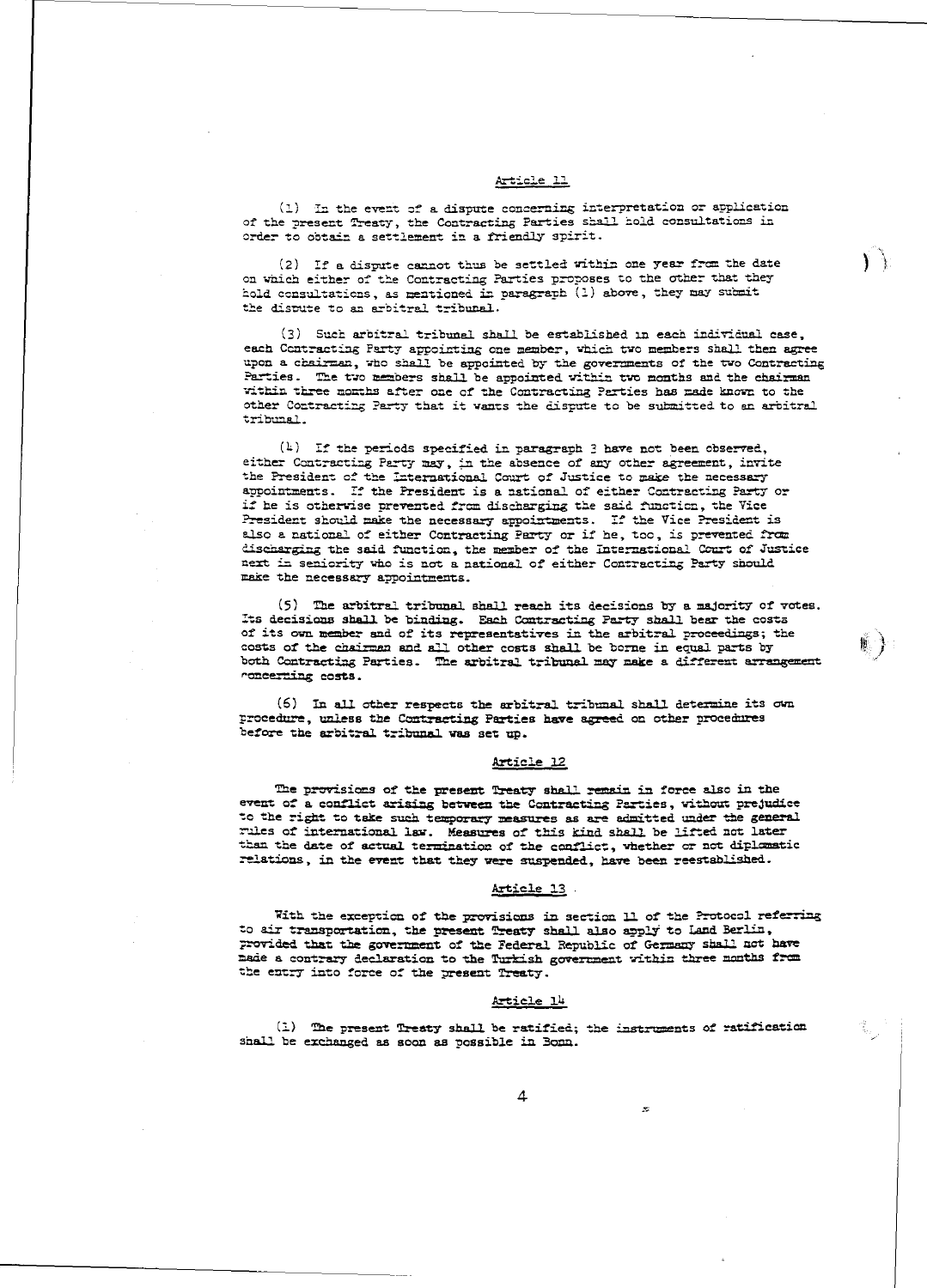(2) The present Treaty shall enter into force one month after the exchange of the instruments of ratification. It shall remain in force for a period of ten years and shall be ertended thereafter for an unlimited period except if denounced in writing by either Contracting Party one year before its expiration. After<br>expiration of the ten-year period, the present Treaty may be denounced at any time by either Contracting Party giving one year's notice.

(3) In respect of investments made prior to the date of termination of the present Treaty, the provisions of Articles 1-13 shall continue to be effective for a further period of 15 years from the date of termination of the present Treaty.

DONE at Ankara on June 2, 1962 in four originals, two in German and two in Turkish, both texts being equally binding.

 $\mathcal{P}^{\mathcal{C}^{\bullet}}$ 

For the Federal Republic of Germany

G. vom Broich-Oppert

Dr. Kurt Daniel

For the Republic of Turkey

# Feridum C. Erkin

Turgut Aytug

5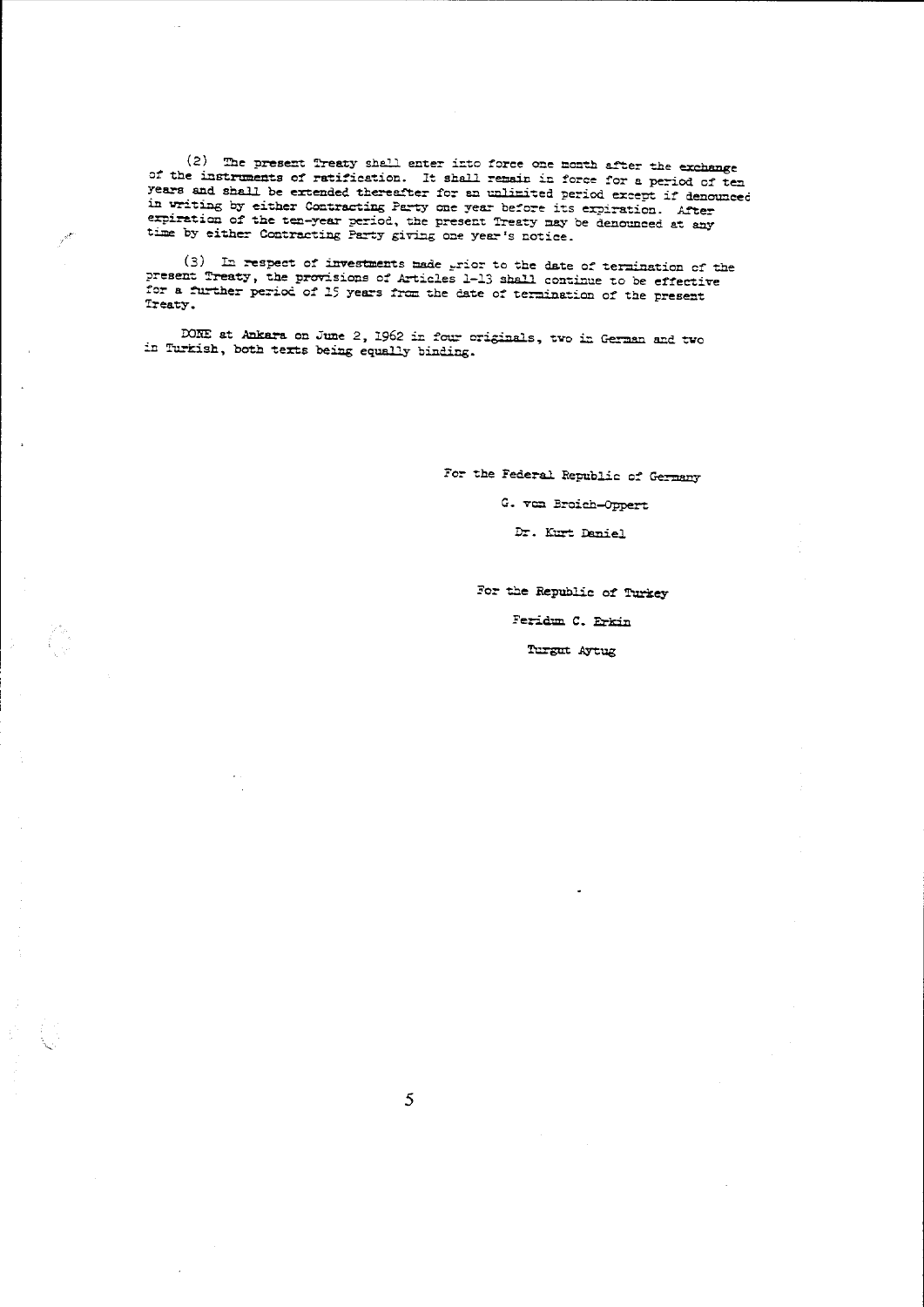### Protocol

On signing the Treaty concerning the Reciprocal Promotion and Reciprocal Protection of Investments between the Federal Republic of Germany and the Republic of Turkey, the undersigned plenipotentiaries have, in addition, agreed on the following provisions, which should be regarded as an integral part of the said Treaty:

- 1. Ad Article 1:
	- (a) Ad paragraph 1, sentence 1:

Each Contracting Party, in conformity with its own legislation, may freely decide whether it will issue a required permit. If the permit is issued, the investment shall enjoy full protection under this Treaty.

(b) Ad paragraph 2:

Article 1, paragraph 2 shall not apply to rights and privileges granted prior to entry into force of this Treaty. After entry into force of this Treaty, the Contracting Parties shall apply their legislation in accordance with Article 1, paragraph 2.

 $2.$ Article 1, paragraph 1 and Articple 4:

Assets covered by Article 9 of the May 11, 1959 Agreement concerning the Trade Debts of Persons with Seat in Turkey (Paris Agreement), shall enjoy protection under this Treaty, if their investment has been authorized under Article 9 of the Paris Agreement. For the transfer of capital and returns in respect of these assets the transfer regulations of the Paris Agreement shall remain unchanged. The transfer restrictions provided for in the Paris Agreement shall spply to an investment that includes other assets enjoying protection under this Treaty only in respect of that part that is covered by the provisions of the Paris Agreement.

- $\overline{3}$ . Ad Article 2:
	- (a) The following in particular shall be deemed "conditions" within the meaning of Article 2: restricting the purchase of raw or auxiliary materials, energy and fuel or means of production or operation of any kind, impeding the marketing of products inside or outside the country, as well as any other measures having similar effects. Measures of a general nature enforced by a Contracting Party without discrimination in respect of its nationals and companies and in respect of nationals and companies of third States, and measures that have to be taken for ressons of public security and order, public health or morality, shall not be deemed "conditions" within the meaning of Article 2.
	- (b) Article 2 shall not give the right to  $\sqrt{t}$  be exercise of  $\exp$  economic activity other than what would normally correspond to economic activity in connection with the capital investment. To the extent that a permit is needed for the investment under Article 1, paragraph 1, the scope of the sphere of activity for the investment may be specified in the document of admission.
	- (c) Article 2 shall not apply to the arrival, sojourn or employment of workers.
- Ad Article 3, paragraph 2:
	- (a) Expropriation within the sense of Article 3, paragraph 2 shall mean the taking away or restricting of any property or property right

 $\boldsymbol{z}$ 

-97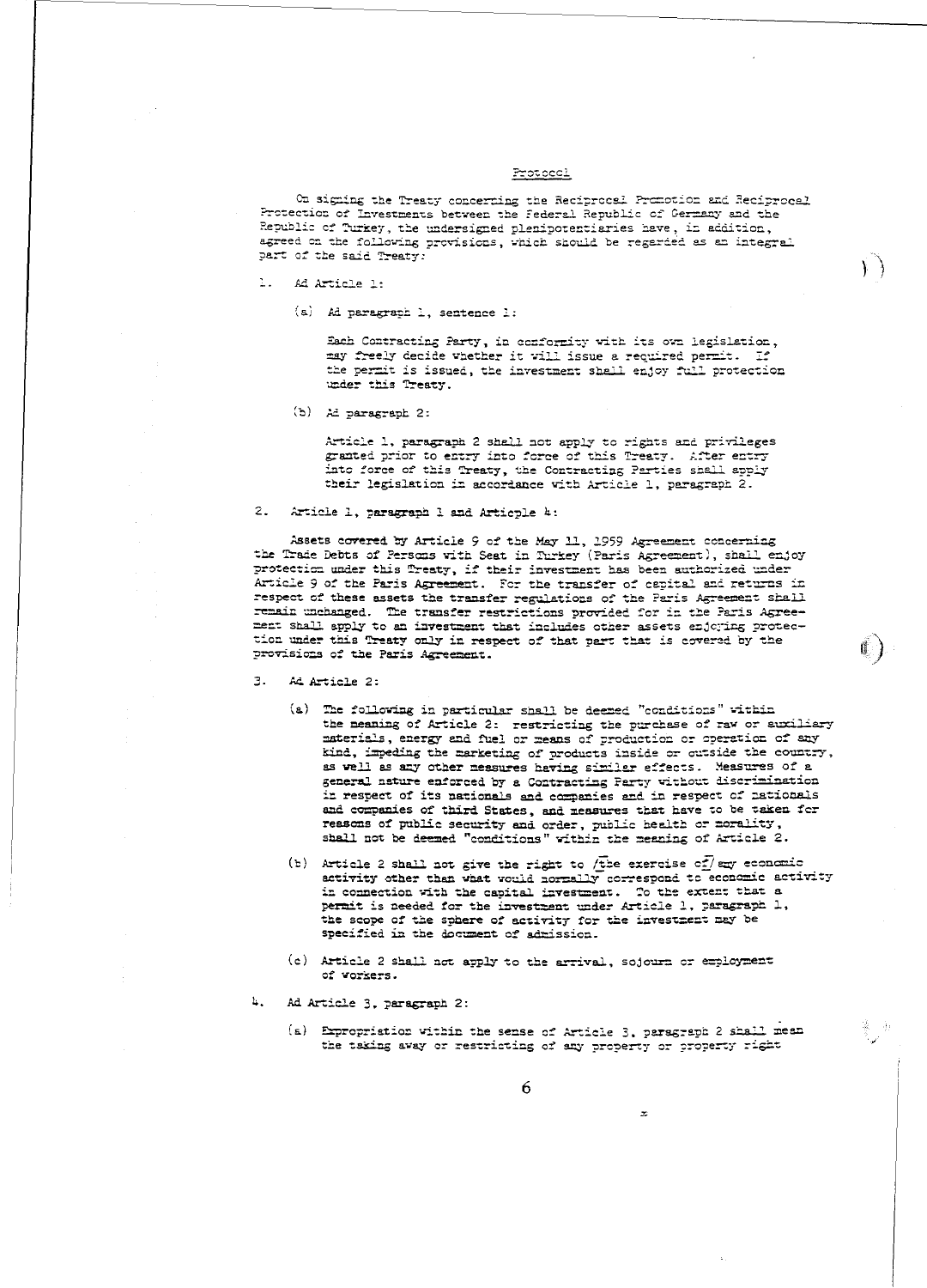considered an investment under this Treaty, by such measures of sovereign power and to such extent as are tantamount to expropriation. The provisions of Article 3, paragraph 2 shall also apply to the nationalization of an investment.

- (b) Indemnity shall be deemed to be furnished promptly within the meaning of Article 3, paragraph 2, sentence 2, when it occurs without culpable delay.
- 5. Ad Article 4:
	- (a) Liquidation within the meaning of Article 4 shall be deemed to include any disposal effected for the purpose of completely or partly giving up the investment concerned.
	- (b) It is understood between the Contracting Parties that application of Article 4 shall affect neither the legislation of the Contracting Parties concerning taxes, levies and other fiscal charges nor the establishment of maximum prices on the sale of assets.

Ad Article 5: 6.

It is agreed between the Contracting Parties that in the event of a guarantee as provided for in Article 5, a successor in title may exercise transferred claims in the territory of one of the Contracting Parties only in the same way as his predecessor in title.

- Ad Article 6:  $7<sub>1</sub>$ 
	- (a) A transfer shall be deemed to have been effected "promptly" within the meaning of Article 6, paragraph 1, if it takes place within such period as is normally required for the completion of transfer , formalities. Said period shall commence on the day on which the relevant request, accompanied by the requisite documentation and certificates, has been duly submitted to the pertinent authority, and may on no account exceed two months.
	- (b) The term "current transactions" in Article 6, paragraph 1 refers to all capital movements which, within the meaning of the provisions of Article XIX, Section (i), Subsections 2 and 3 of the IMF Agree-ment, are "current transactions."
- 8. Ad Article 7:

The obligations of the Contracting Parties referred to in Article 7, paragraph 2 cover only the obligations undertaken by the pertinent authorities of the Contracting Parties in exercise of public authority.

- 9. Ad Article 8:
	- (a) Ad paragraph 1:
		- (aa) The Contracting Parties agree that any returns shall be regarded as an increase in the value of the asset and therefore, as part of the investment, shall enjoy the same protection as the latter.
		- (bb) With respect to assets brought into the territory of one of the Contracting Farties or obtained in the territory of the Contracting Party before entry into effect of this Treaty, the Contracting Parties may freely decide at the time of admissions of an investment within the meaning of Article 1, paragraph 1, whether said assets may be included in the new investment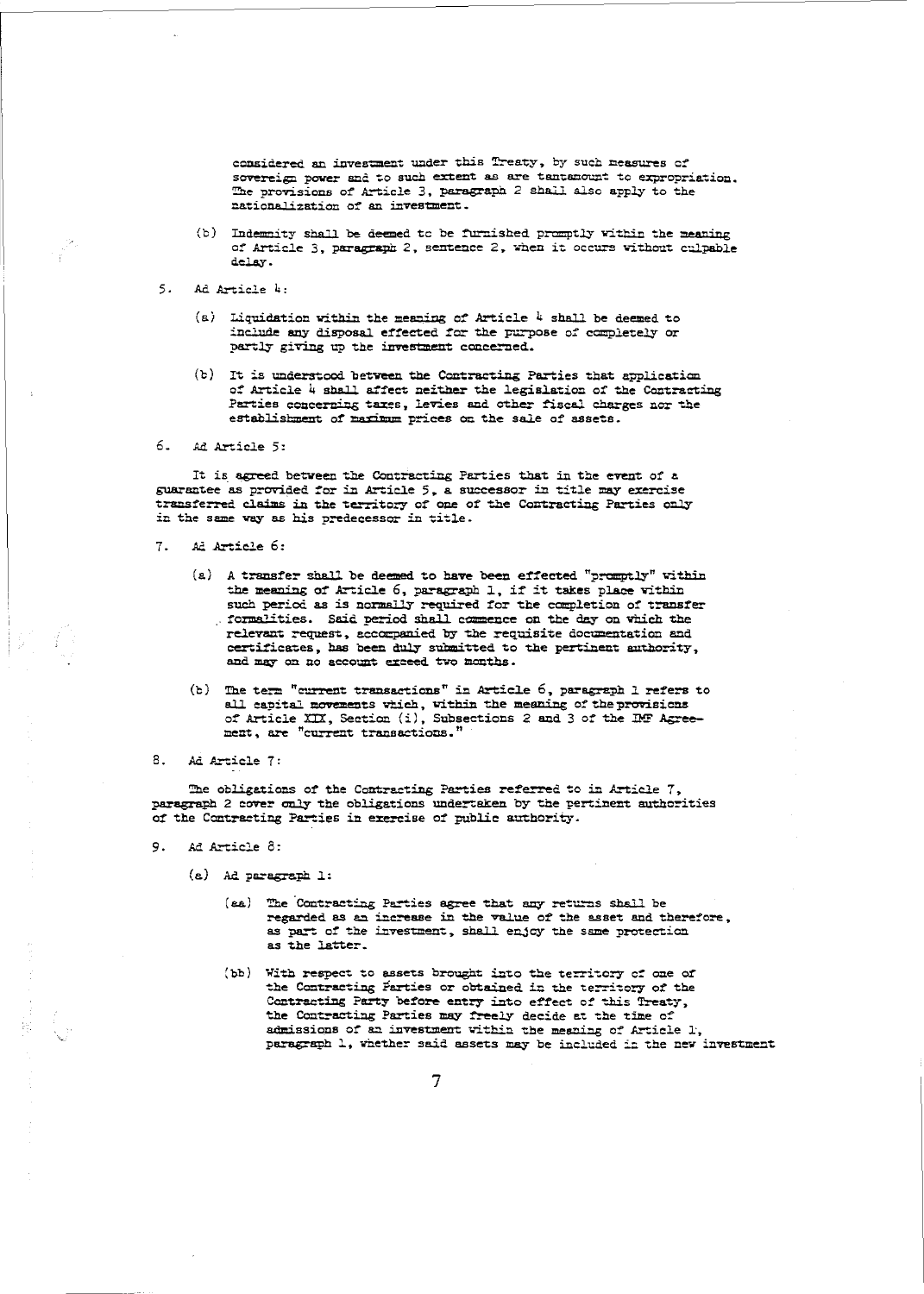- (cc) The pertinent authorities of the Contracting Parties shall have the right to appoint experts to verify whether the assets comprising a capital investment correspond in terms of nature and value to the assets described in the document of admission.
- (b) Ad paragraph 2:

Profit and interest within the meaning of Article 8, paragraph 2 shall be the net amounts accruing pro rata on the investments.

(c) Ad paragraph 4:

The provisions of Article 8, paragraph 4 shall also cover all public-sector business enterprises.

- 10. Ad Article 9:
	- (a) The term "legal provisions" in Article 9 covers, with respect to the Republic of Turkey, Law No. 6224 on the Promotion of Foreign Capital and Petroleum Law No. 6326, including amending and supplementing laws.
	- (b) The Contracting Parties agree that the obligations of the Federal Republic of Germany under the February 27, 1953 Agreement concerning German Foreign Debts shall not be affected by this Treaty.

11. Each Contracting Party shall refrain from any measures which, contrary to the principles of free competition, may prevent or hinder seagoing vessels or airplances of the other Contracting Party from participating in the transpart of goods intended for investment vithin the meaning of the present Treaty, or of persons, when such transportation is in connection with such an investment.

12. Without prejudice to other procedures on the establishment of nationality, any person shall be regarded as a national of either Contracting Party provided that he is in possession of a national travel pass issued by the pertinent authorities of the Contracting Party concerned.

DONE at Ankara on June 20, 1962, in four copies, two in German and two in Turkish, both texts being equally binding.

For the Federal Republic of Germany:

G. vom Broich-Oppert

Dr. Kurt Daniel

For the Republic of Turkey:

Feridun C. Erkin

Turgut Aytug

 $\ddot{\sim}$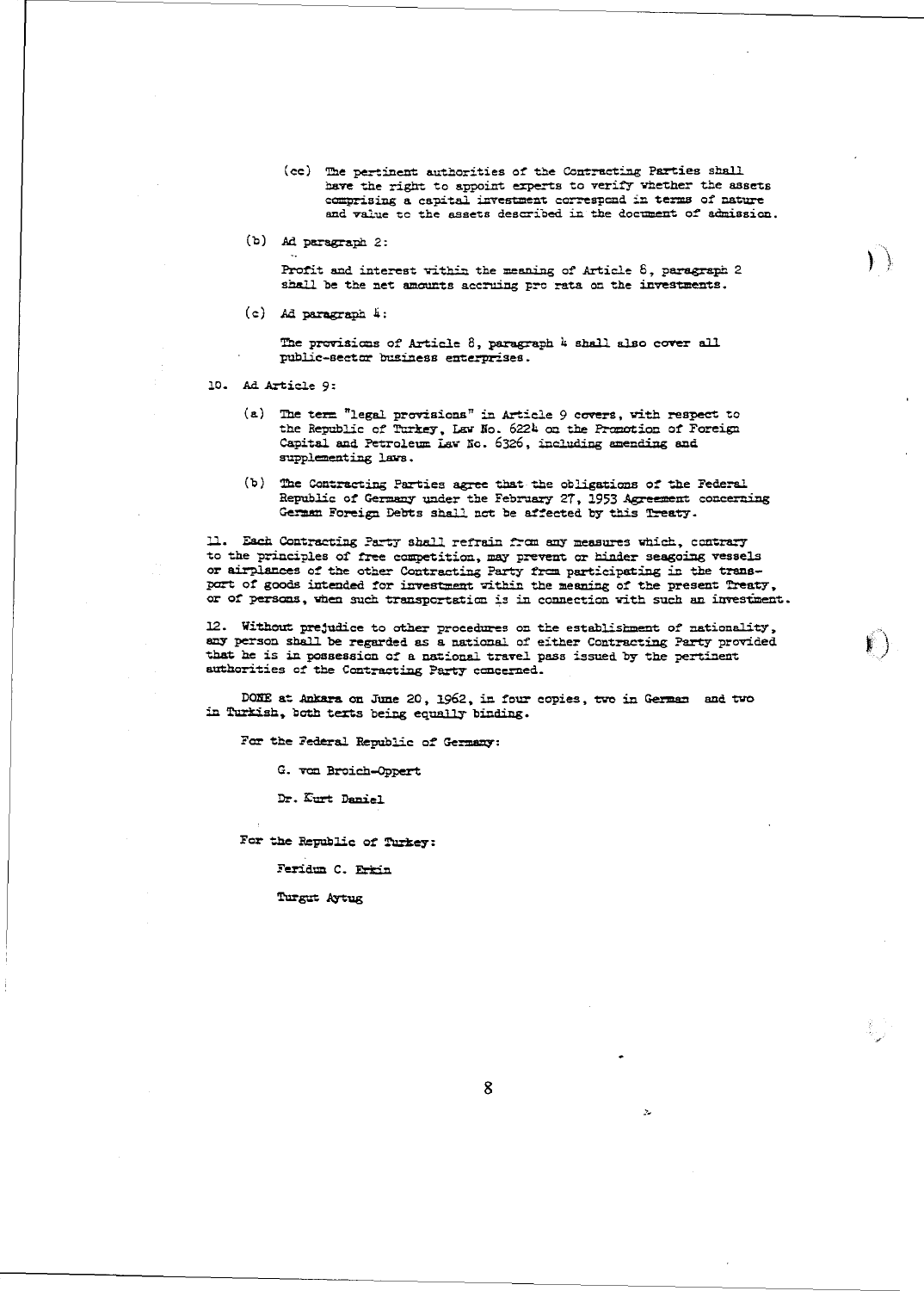## Exchange of Correspondence

 $\mathbf{L}$ .

The Chairman of the Turkish Delegation

Ankara, June 20, 1962

Mr. Chairman:

With reference to the Treaty signed today between the Republic of Turkey and the Federal Republic of Germany concerning the Reciprocal Promotion and Reciprocal Protection of Investments, to which our governments assign particular significance for the development of the Turkish economy, I have the honor to submit the following desires of my government for sympathetic consideration by your government:

1. The Turkish government would be grateful if the Federal government would sympathetically promote investments by German investors through the granting of guarantees and support and facilitate such investments in every possible way.

2. The Turkish government asks that the German government give consideration to expanding its technical assistance in order to promote capital investments in Turkey, and to supporting Turkish efforts to attract German investors.

I should be grateful if you would confirm that your government is villing to give sympathetic consideration to my government's vishes.

Yours, etc.

/s/  $Turgut$  Aytug

The Chairman, German Delegation Dr. Kurt Daniel **Ankara**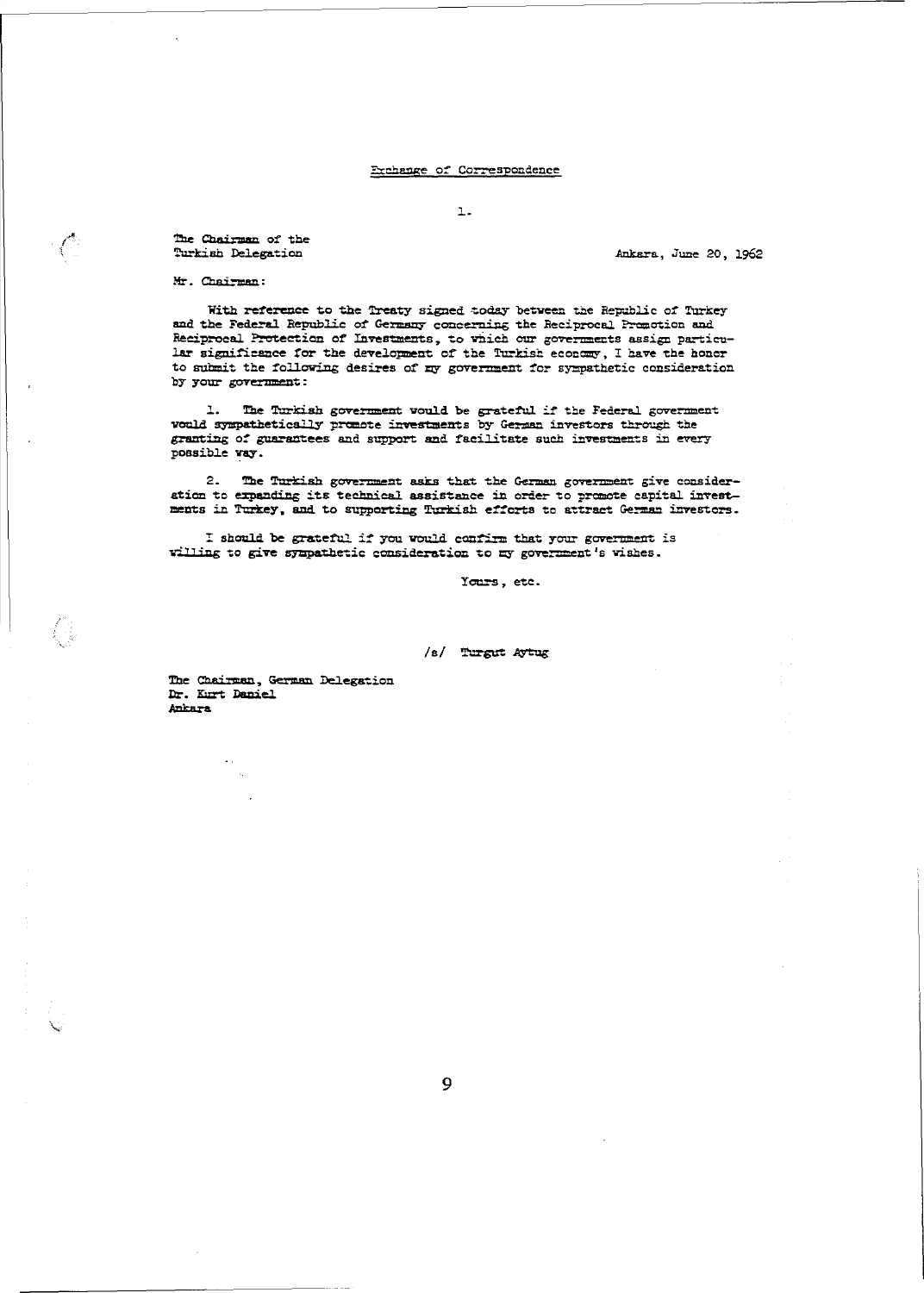The Chairman of the German Delegation

Ankara, June 20, 1962

 $\sum_{i=1}^{n}$ 

医卡

Mr. Chairman:

I have the honor to acknowledge receipt of your letter of June 20, 1962, which reads as follows:

(Here follows a reproduction of Letter 1.)

I confirm that my government will give sympathetic consideration to your government's vishes.

Yours, etc.

/s/ Dr. Kurt Daniel

The Chairman, Turkish Delegation Mr. Turgut Aytug Ankara

3.

The Chairman of the German Delegation

Ankara, June 20, 1962

Mr. Chairman:

During the course of our negotiations in connection with the conclusion of a Treaty between the Federal Republic of Germany and the Republic of Turkey concerning the Reciprocal Promotion and Reciprocal Protection of Investments, you stressed the great significance of foreign trade for Turkey's economic development. I fully agree with you in this respect and am prepared to submit to my government the following wishes expressed by you:

Experts to visit Turkey to research the conditions for the development and organization of tourism in Turkey, to offer proposals for its operation, and to suggest possibilities for training technical personnel;

Setting up of tourism bureaus and a study of ways and means for setting up tourist facilities of all kinds, with particular attention to the development of the Antalya region;

Support in carrying out the plans for expanding tourism and in attracting  $3.$ private capital to this sphere, and provision of all necessary facilities for this purpose.

I shall recommend that my government accept these proposals within the framework of existing possibilities.

I should be grateful if you would confirm your government's agreement to the foregoing.

> Yours, etc. /s/ Dr. Kurt Daniel

> > $\geq$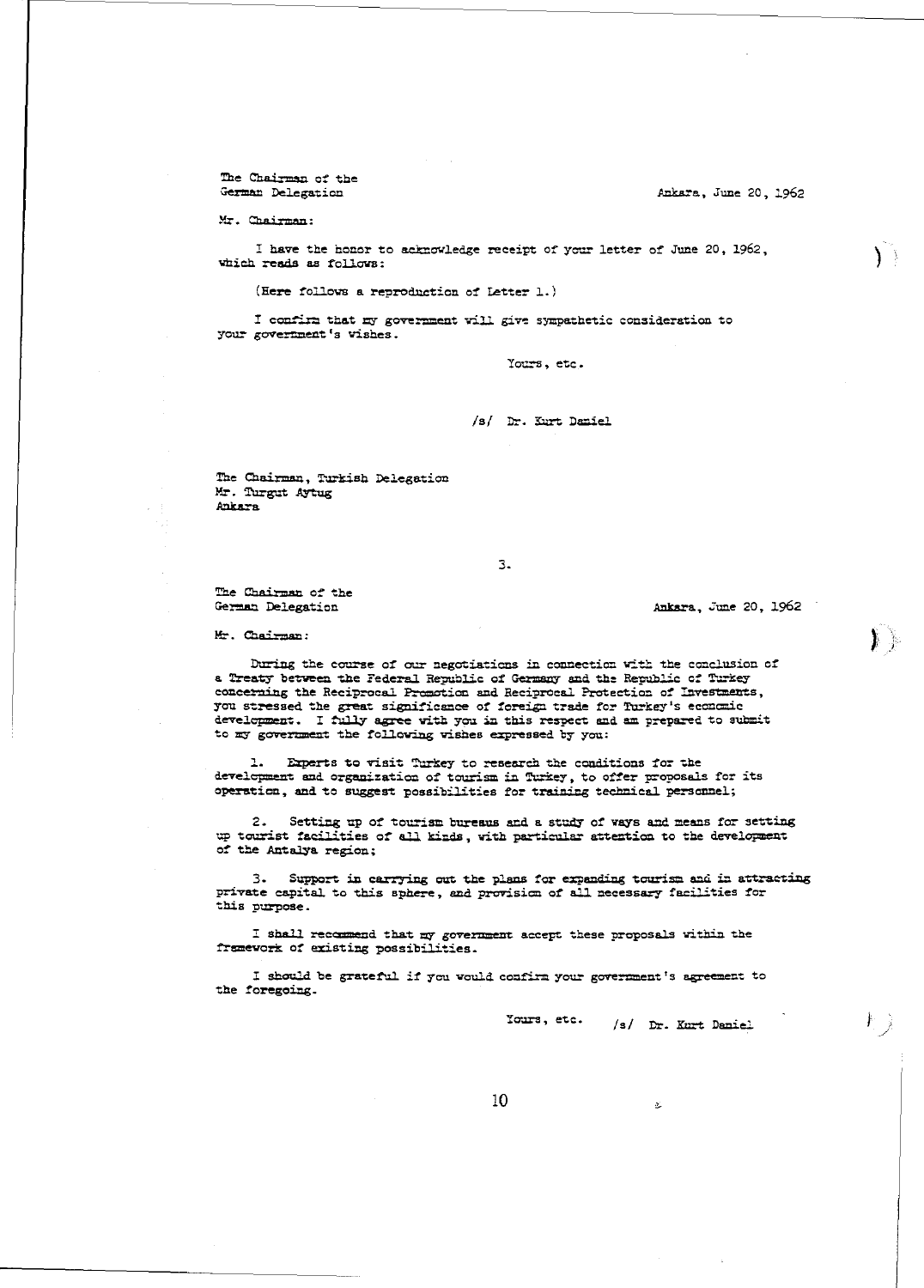The Chairman, Turkish Delegation Mr. Turgut Aytug Ankara

 $\mathbf{h}$  .

The Chairman of the Turkish Delegation

Ankara; June 20, 1962

Mr. Chairman:

 $\mathbb{R}^2$ 

 $\mathcal{P}^{\mathcal{P}}$  .

 $\frac{1}{2}$  and  $\frac{1}{2}$ 

I have the honor to acknowledge receipt of your letter of June 20, 1962, which reads as follows:

(Here follows a reproduction of Letter 3.)

I confirm my government's agreement to the foregoing.

Yours, etc.

/s/ Turgut Aytug

The Chairman, German Delegation Dr. Kurt Daniel Ankara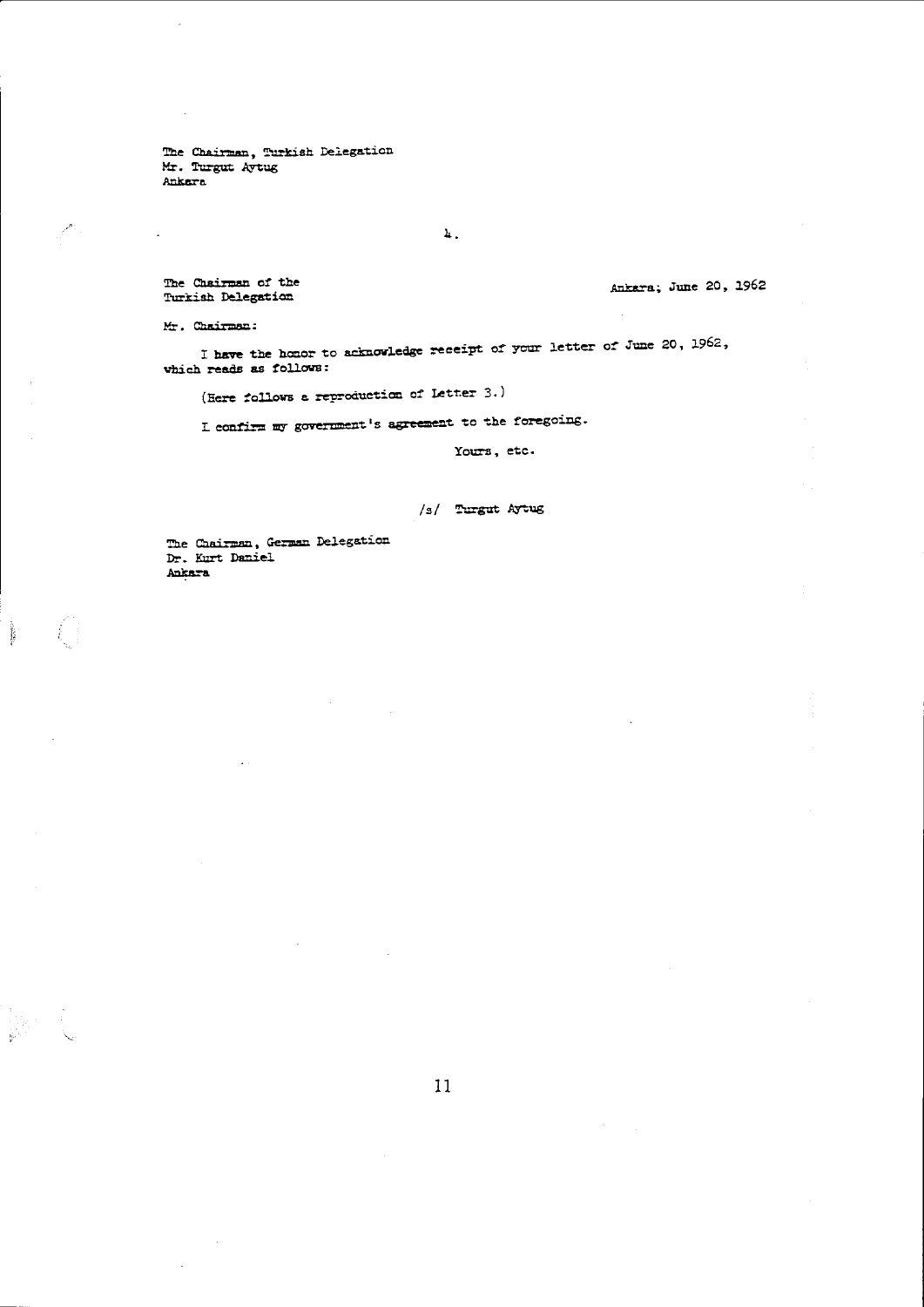The Chairman of the German Delegation

Ankara, June 20, 1962

 $\left| \ \right|$ 

Mr. Chairman:

In connection with the Treaty signed today between the Federal Republic of Germany and the Republic of Turkey concerning the Reciprocal Promotion and Reciprocal Protection of Investments, to which our governments assign particular significance for the economic development of Turkey, I have the honor to express to you the following wishes of my government:

 $5.$ 

I request that you confirm that the Turkish government will grant all facilities within the framework of Turkish legal provisions to German personnel who bring their motor vehicles and personal effects into Turkey in connection with the performance of this Treaty.

I should be grateful if you would confirm that your government is willing to give sympathetic consideration to my government's vishes.

Yours, etc.

### /s/ Dr. Kurt Daniel

The Chairman, Turkish Delegation Mr. Turgut Aytug Ankara

6.

The Chairman of the Turkish Delegation

Ankara, June 20, 1962

Mr. Chairman:

I have the honor to acknowledge receipt of your letter of June 20, 1962, which reads as follows:

(Eere follows a reproduction of Letter 5.)

I confirm that my government is willing to give sympathetic consideration to your government's wishes.

#### Yours, etc.

 $\mathcal{N}_\mathrm{c}$ 

/s/ Turgut Aytug

The Chairman, German Delegation<br>Dr. Kurt Daniel Ankara

12

覆 则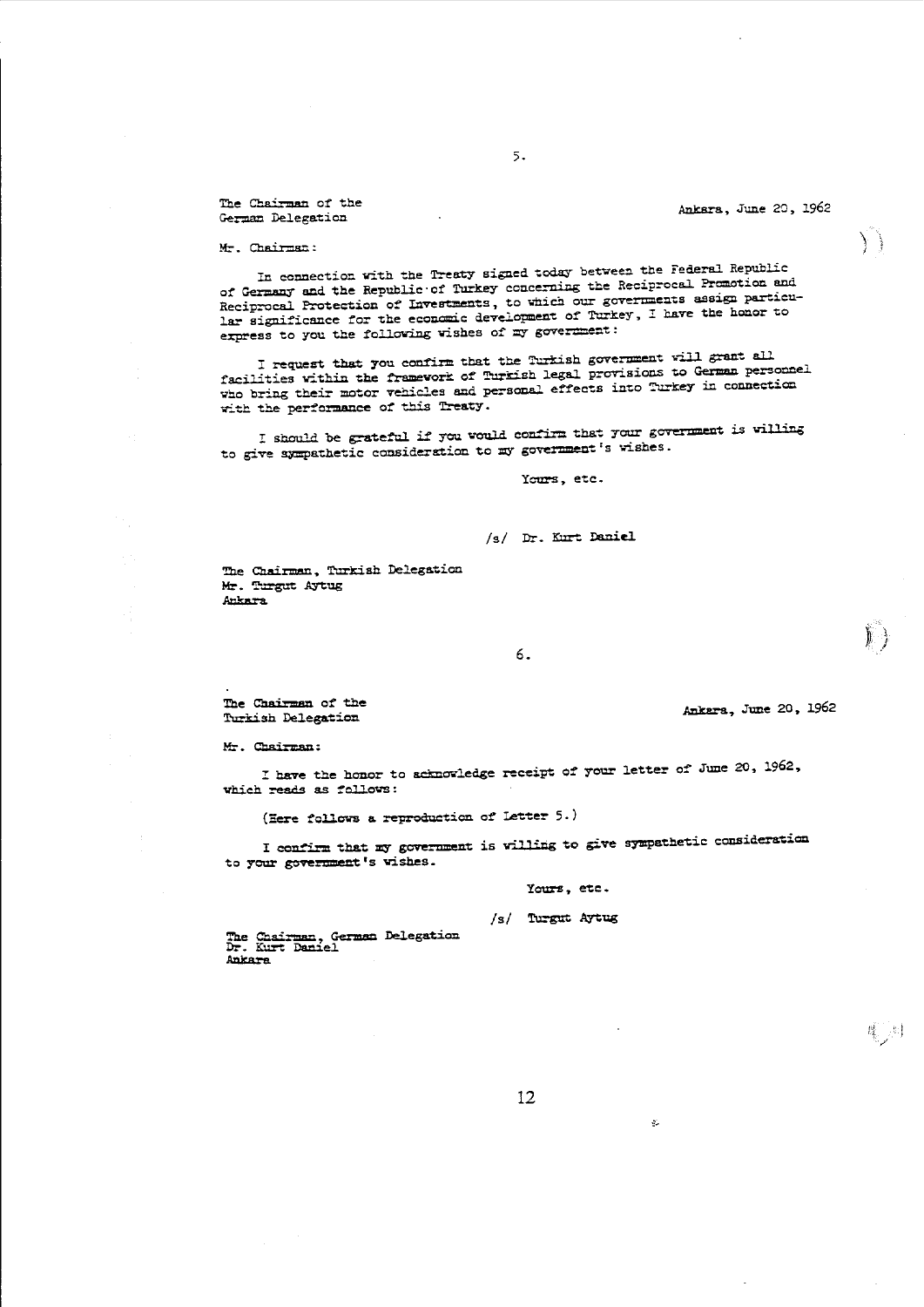The Chairman of the Turkish Delegation

Mr. Chairman:

**Barrett** 

 $\mathbf{I}$ 

 $\int_0^{\pi/2}$ 

Please confirm that your government agrees that the negotiations conducted in accordance with Article 1 of the Protocol signed between a German and a Turkish delegation on November 3, 1960, and suspended for various technical reasons, will be resumed as soon as possible for the purpose of handling the financial and economic problems still outstanding.

Yours, etc.

/s/ Turgut Aytug

The Chairman, German Delegation Dr. Kurt Daniel Ankara

8.

The Chairman of the German Delegation

Ankara, June 20, 1962

Mr. Chairman:

I confirm my government's agreement to your letter of June 20, 1962, which reads as follows:

(Here follows a reproduction of Letter 7.)

Yours, etc.

/s/ Dr. Kurt Daniel

The Chairman, Turkish Delegation Mr. Turgut Aytug Ankara

 $\mathbb{Z}^2$ 

 $7.$ 

Ankara, June 20, 1962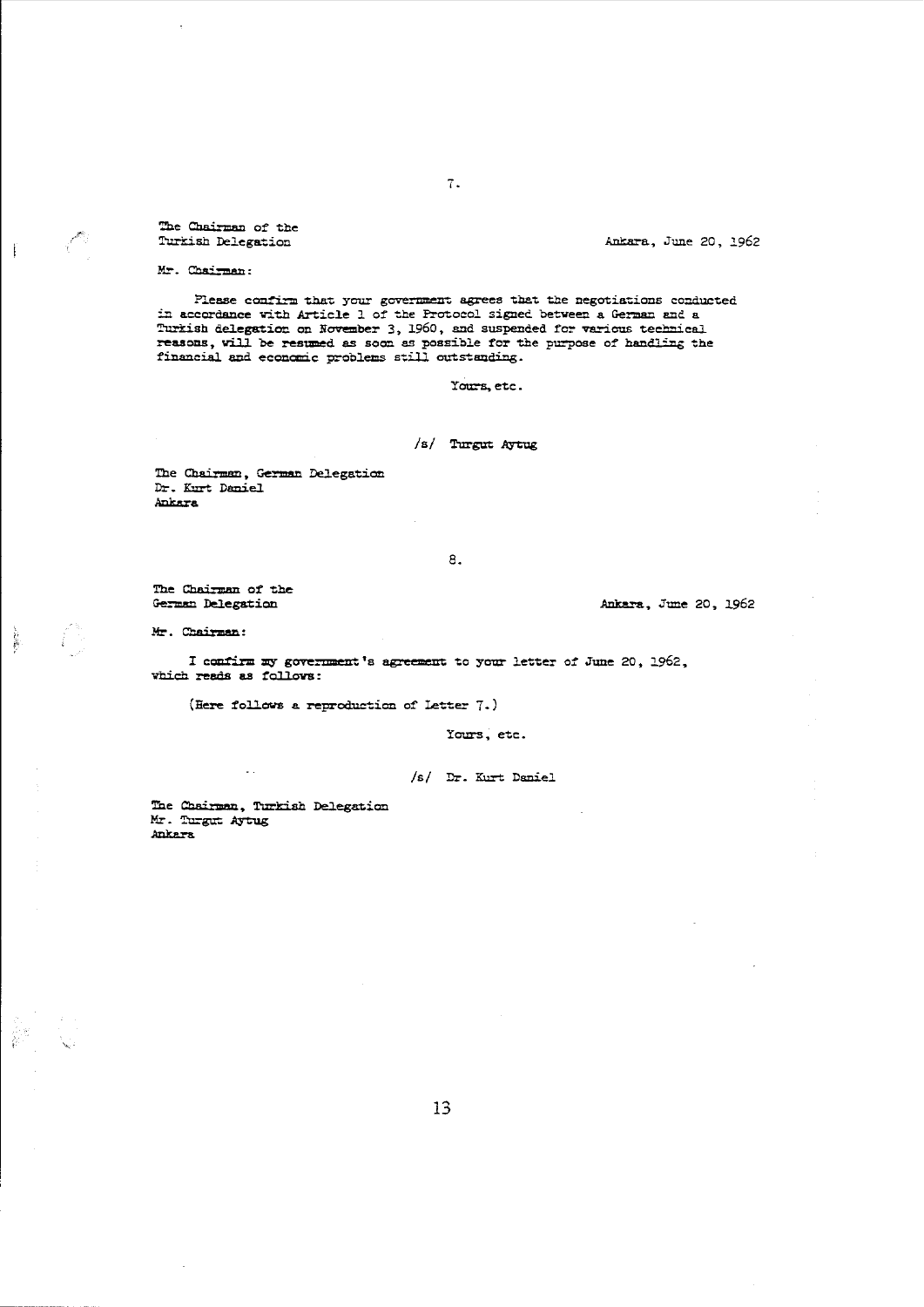#### Exchange of Memoranda

 $\mathbf{1}$ .

The Ambassad r of the Federal Republic of Germany

Ankara, July 3, 1964

Excellency:

I have the honor to refer to the discussions held at the Turkish Foreign Ministry at which it was established that there are certain discrepancies between the German and the Turkish text of the Treaty signed on June 20, 1962 in Ankara between the Federal Republic of Germany and the Republic of Turkey concerning the Reciprocal Promotion and Reciprocal Protection of Investments.

In order to avoid any difficulties that might arise out of different interpretations of the Treaty, I have the honor, in the name of the government of the Federal Republic of Germany, to propose the following interpretations of the text of the Treaty:

In Article 3, paragraph 3, sentence 1, the phrase in the Turkish text "as regards all compensation payments" instead of the German version "as regards all compensation" does not exclude compensation in the form of tangible assets.

In Article 6, paragraph 1, line 1, the term "Contracting Parties" in the Turkish text is taken in the German version to mean "participants, i.e. not the Federal Republic of Germany and the Republic of Turkey but individuals or companies of one of the Contracting Parties participating in a different arrangement.

3. In Article 8, the expression "assets" in paragraph 1, sentence 1 has the same meaning as in paragraph 1, sentence 2, regardless of the different expressions used for this in the furkish version.

4. In Section 2 of the Protocol, the expression "authorized" relates to the authorization by the Turkish authorities provided for in Article  $9$  (a) of the May 11, 1959 Agreement concerning the Trade Debts of Persons with Seat in Turkey (Paris Agreement.)

In Section 7 (a) of the Protocol the period mentioned in the Turkish  $5.$ version for completion of the transfer formalities is to be deemed to be the period required for this purpose.

In the event that the government of the Republic of Turkey declares its agreement with the proposed interpretations contained in points 1-5 above, I have the honor to further propose that this memorandum and the response from your Excellency be taken as an inter-governmental agreement concerning the binding interpretation of the Treaty.

Yours, etc.

/s/ Dr. Gebhardt von Walther

氢

His Excellency The Foreign Minister of the Republic of Turkey Mr. Feridun Cemal Erkin Ankara

14

 $\int_{\Gamma_{\rm L}}$  and

 $\left\langle \!\! \begin{array}{c} 1 \end{array} \!\! \right\rangle$